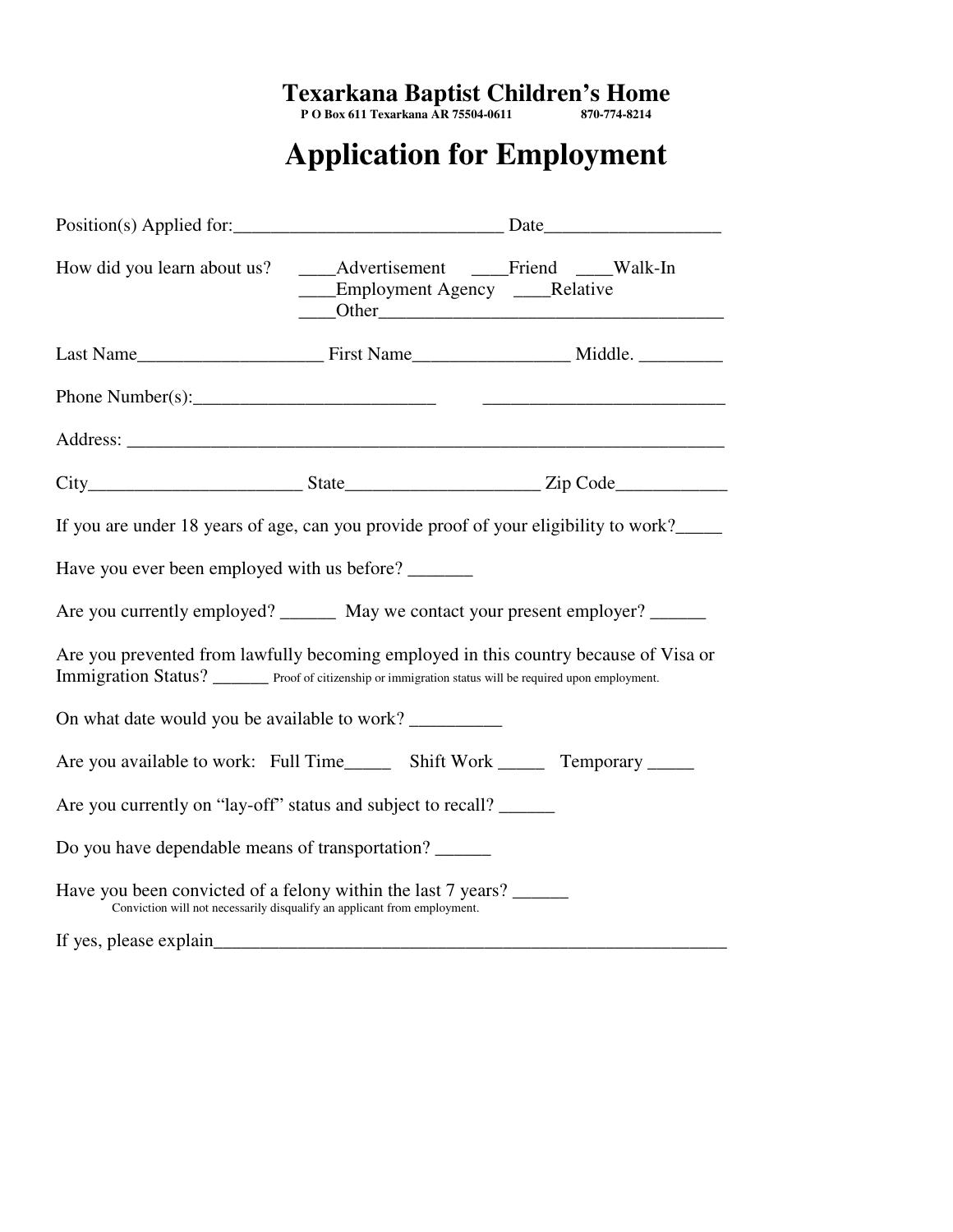#### **Education**

|                                 | Name &<br><b>Address of</b><br><b>School</b> | <b>Course of</b><br><b>Study</b> | <b>Years</b><br>Completed | <b>Diploma</b><br><b>Degree</b> |
|---------------------------------|----------------------------------------------|----------------------------------|---------------------------|---------------------------------|
| <b>High School</b>              |                                              |                                  |                           |                                 |
| Undergraduate<br><b>College</b> |                                              |                                  |                           |                                 |
| Graduate<br><b>Professional</b> |                                              |                                  |                           |                                 |
| Other (specify)                 |                                              |                                  |                           |                                 |

## **Additional Information**

**\_\_\_\_\_\_\_\_\_\_\_\_\_\_\_\_\_\_\_\_\_\_\_\_\_\_\_\_\_\_\_\_\_\_\_\_** 

**State any additional information you feel may be helpful to us in considering your application. Summarize special job related skills & qualifications from employment or other experience (such as cooking, carpentry, farming, etc.).** 

**\_\_\_\_\_\_\_\_\_\_\_\_\_\_\_\_\_\_\_\_\_\_\_\_\_\_\_\_\_\_\_\_\_\_\_\_\_\_\_\_\_\_\_\_\_\_\_\_\_\_\_\_\_\_\_\_\_\_\_\_\_\_\_\_\_\_\_\_\_\_\_\_\_\_\_\_\_\_\_\_\_\_\_\_\_\_\_\_\_\_**

**\_\_\_\_\_\_\_\_\_\_\_\_\_\_\_\_\_\_\_\_\_\_\_\_\_\_\_\_\_\_\_\_\_\_\_\_\_\_\_\_\_\_\_\_\_\_\_\_\_\_\_\_\_\_\_\_\_\_\_\_\_\_\_\_\_\_\_\_\_\_\_\_\_\_\_\_\_\_\_\_\_\_\_\_\_\_\_\_\_\_**

**Note to applicants: DO NOT ANSWER THIS QUESTION UNLESS YOU HAVE BEEN INFORMED ABOUT THE REQUIREMENTS OF THE JOB FOR WHICH YOU ARE APPLYING.** 

**Are you capable of performing in a reasonable manner the activities involved in the job or occupation for**  which you have applied? \_\_\_\_\_\_\_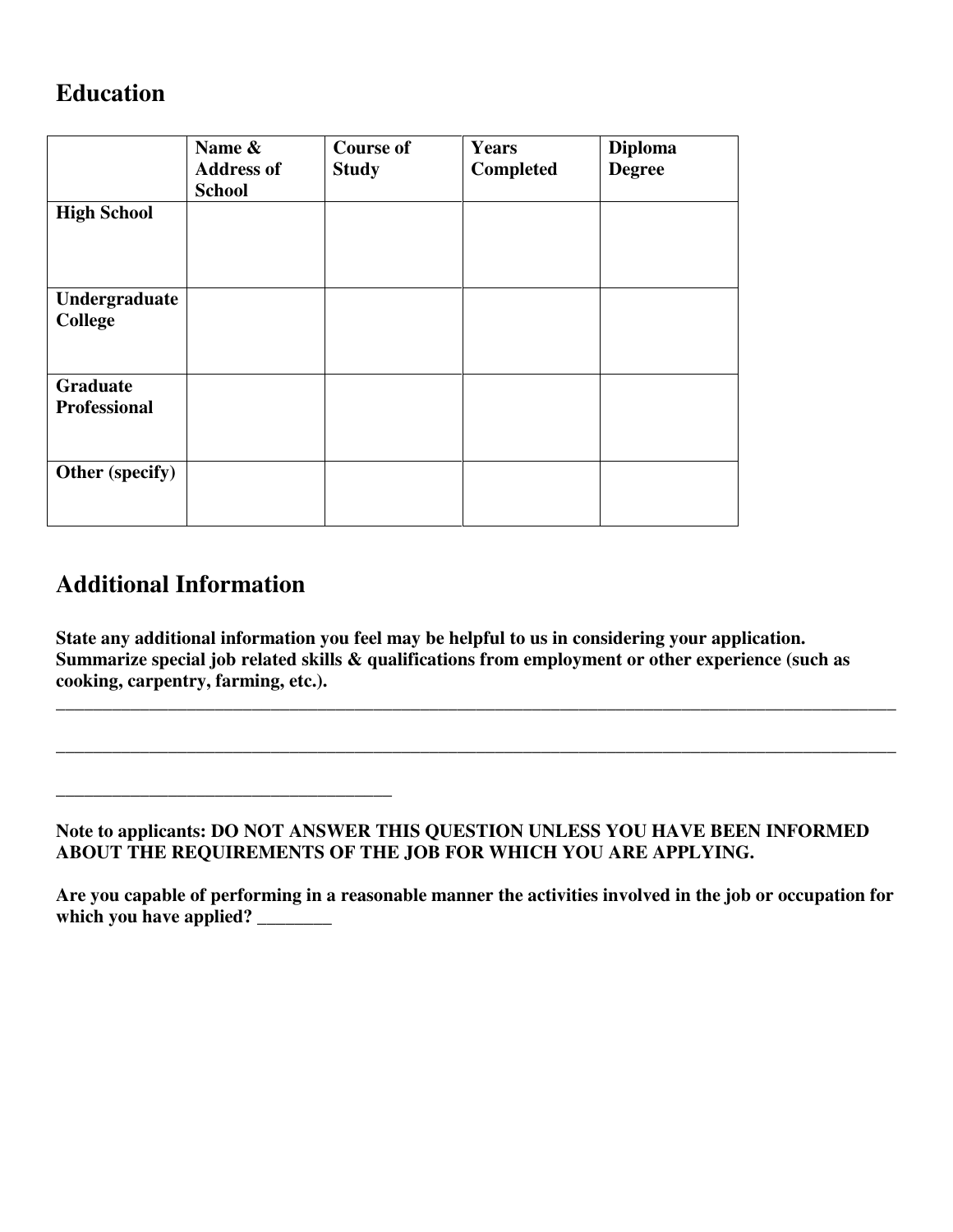### **Employment Experience**

Start with your present or last job. Include any job-related military service assignments and volunteer activities. You may exclude organizations which indicate race, color, religion, gender, national origins, disabilities or other protected status.

|  |  | Address: |
|--|--|----------|
|  |  |          |
|  |  |          |
|  |  |          |
|  |  |          |
|  |  |          |
|  |  | Address: |
|  |  |          |
|  |  |          |
|  |  |          |
|  |  |          |
|  |  |          |
|  |  | Address: |
|  |  |          |
|  |  |          |
|  |  |          |
|  |  |          |
|  |  |          |